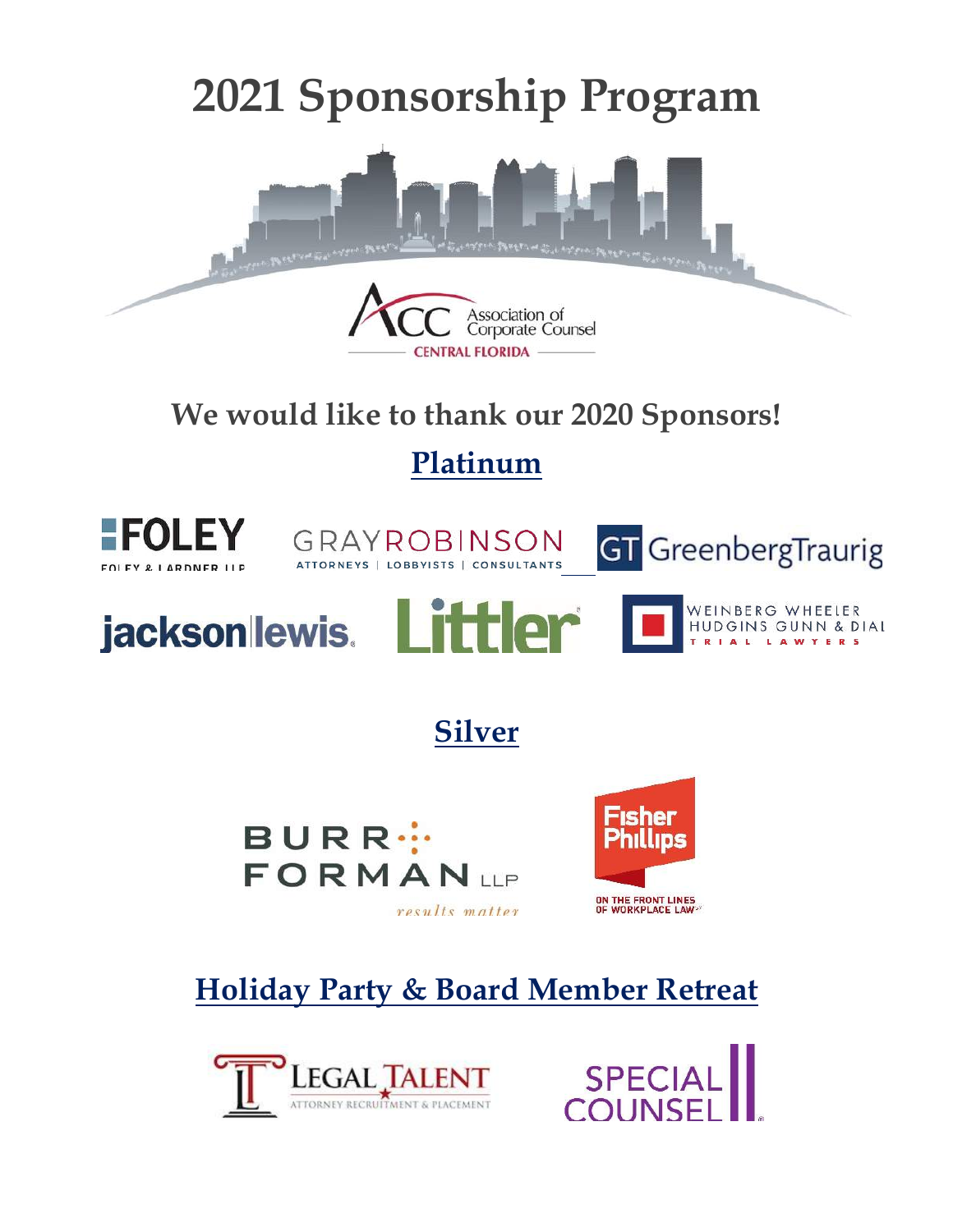

The Association of Corporate Counsel Central Florida Chapter (ACC CFL) is proud to serve as the premier professional association for attorneys working in corporate and other private and public sector legal departments. We are a fast growing vibrant chapter with more than 300 members in seven counties in the Central Florida area to include Orange, Seminole, Brevard, and Volusia Counties just to name a few. We continuously look for opportunities to provide our members with educational programs and networking events to meet and develop relationships with law firms and legal service companies.

### **Education & Networking**

March 16, 2020 brought change we never imagined causing us to quickly learn new concepts and ways to keep our chapter moving forward. These times have been challenging for both our members and our sponsors. As we all learned to work and engage virtually, our 2020 educational programming remained (with the help of our sponsors) high quality and in many instances better attended than previous in-person events due to easier accessibility to our distant county members. In the process of making lemonade out of lemons, our Chapter developed new and innovative ways for our sponsors to connect with our members with creative online webinars and virtual networking events. We will continue to offer a variety of levels of webinars and virtual networking opportunities until it is safe for us to meet in person again.

### **What Sponsorship Offers**

The Association of Corporate Counsel (ACC) is a non-profit 501c6 global bar association that promotes the common professional and business interests of in-house counsel through information, education, networking opportunities, and advocacy. Sponsorship of the ACC Central Florida Chapter offers your firm/organization the opportunity to showcase your expertise through CLE programs, the chance to get to know potential clients through networking events, and company recognition with ad and articles presented to our membership in newsletters and on our chapter homepage. **It is an invaluable partnership.**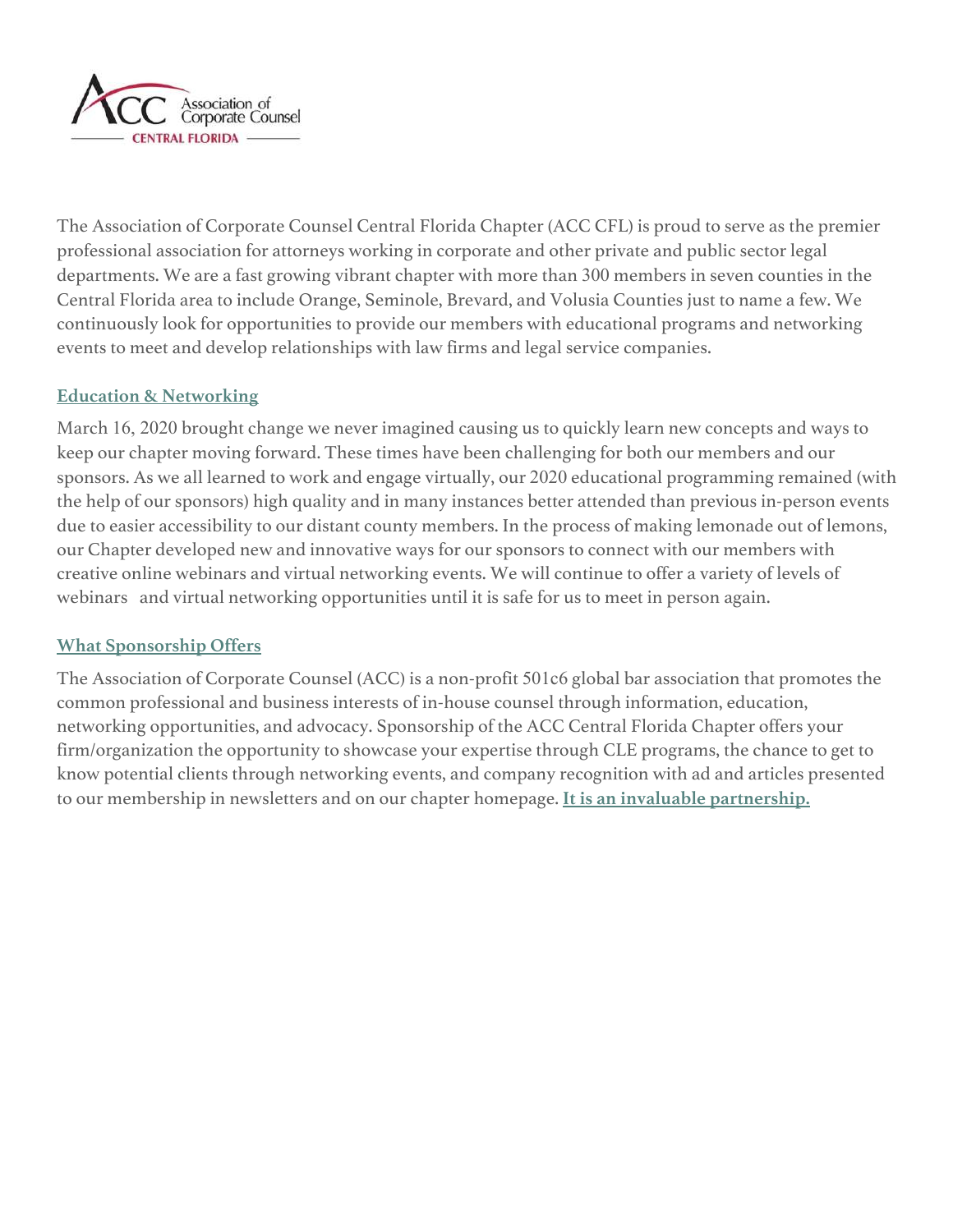

# *2021* **Sponsorship Levels and Opportunities**

**The below chart offers a quick glance at what each sponsorship level has to offer. Please contact our Executive Director for further information at: acc-cfl@accglobal.com**

| <b>Opportunities:</b>                                                                               | <b>Platinum</b><br>\$11,500 | <b>Silver</b><br>\$6,500 | <b>CLO/GC Virtual</b><br>Roundtable<br>\$6,500<br><b>Limited attendance</b> | <b>Virtual Roundtable</b><br>(open to all members)<br>\$4,500<br><b>Limited attendance</b> |
|-----------------------------------------------------------------------------------------------------|-----------------------------|--------------------------|-----------------------------------------------------------------------------|--------------------------------------------------------------------------------------------|
| CLE webinars (two - 90 or three $-60$ minute<br>presentations)                                      |                             |                          |                                                                             |                                                                                            |
| *In-person event in 2021 when appropriate                                                           |                             | <b>Option</b>            |                                                                             |                                                                                            |
| UberEats lunch/cocktail/wine/chocolate<br>delivery networking component                             |                             |                          |                                                                             | <b>Option at Sponsor's</b><br>expense                                                      |
| Electronic "Thank You" sent to program<br>attendees                                                 |                             |                          |                                                                             |                                                                                            |
| Program planning meeting with Program<br>Committee members                                          |                             |                          |                                                                             |                                                                                            |
| Invite your in-house clients to your event                                                          |                             |                          |                                                                             |                                                                                            |
| Display materials and signage at event                                                              |                             |                          |                                                                             |                                                                                            |
| Firm/company branding in all advertising,<br>program materials, website, and Chapter<br>newsletters |                             |                          |                                                                             |                                                                                            |
| Banner ad linked to your website placed on<br>the ACC CFL website for 1 year                        |                             |                          |                                                                             |                                                                                            |
| 2-page article in Chapter newsletter                                                                |                             |                          |                                                                             |                                                                                            |
| 1 page article in Chapter newsletter                                                                |                             |                          |                                                                             |                                                                                            |
| Full page ad in Chapter newsletter                                                                  |                             |                          |                                                                             |                                                                                            |
| Half page ad in Chapter newsletter                                                                  |                             |                          |                                                                             |                                                                                            |
| Eligibility to host 1 Signature Event                                                               |                             |                          |                                                                             |                                                                                            |
| ** Attendance to Chapter Holiday Party                                                              | 6                           | 4                        | $\overline{2}$                                                              | $\overline{2}$                                                                             |

**\*Please reach out to our Executive Director for more information: acc-cfl@accglobal.com The Program Committee is interested in your ideas and willing to get creative. Please contact us with your ideas!**

The ACC CFL Program Committee will work to avoid CLE topic conflicts ensuring that no two sponsors present the same topic within a reasonable amount of time. Topic and date preferences will be awarded based on sponsorship level and time of booking.

\*\*Represents number of firm/company attendees allowed to attend the event.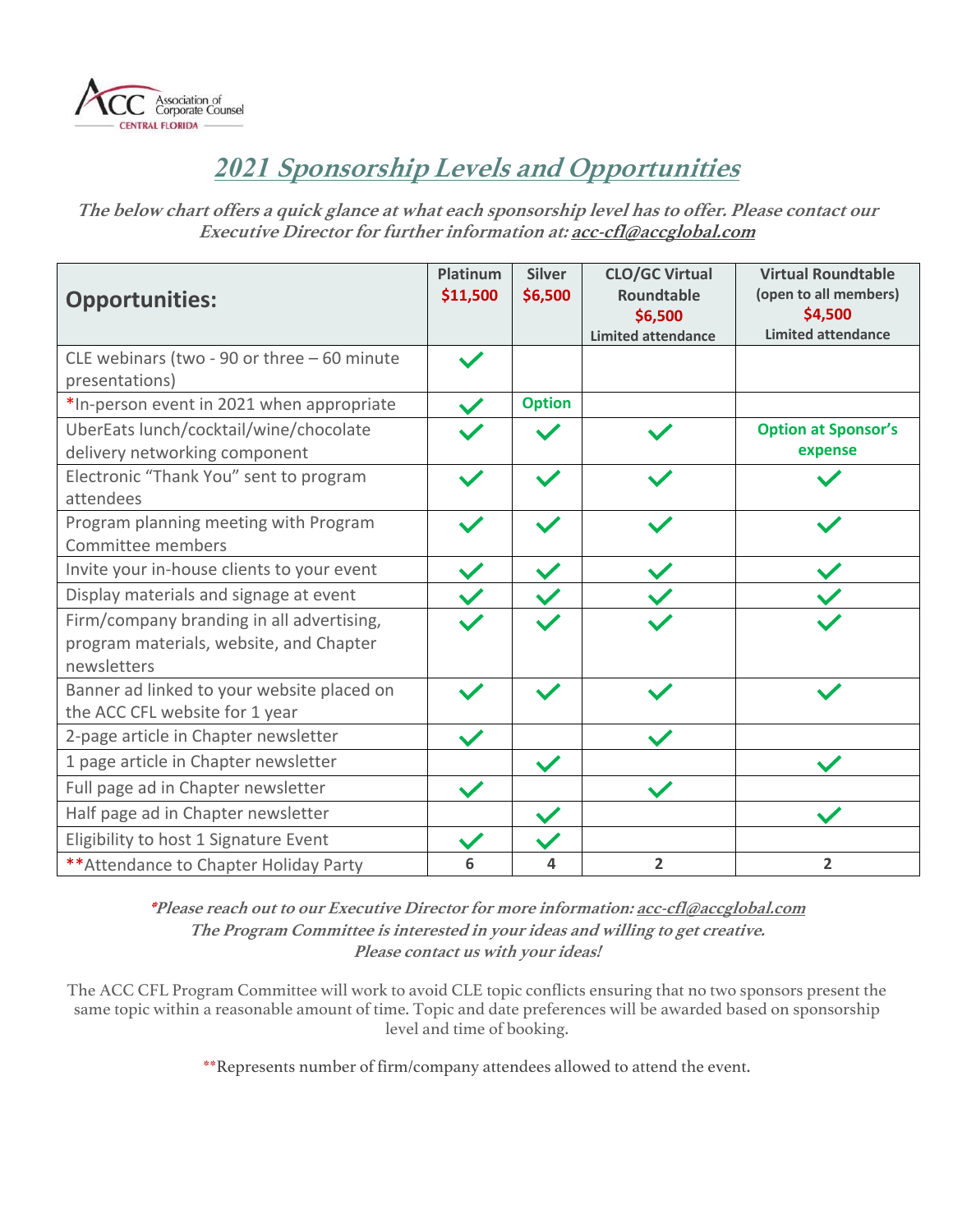

# **Networking and Signature Events**

## **Holiday Party -** *\$2,500*

#### *In person event when appropriate.*

**Our Holiday Party Sponsorship** is a great way to show your support to our in-house counsel membership, and also offers the perfect networking environment. Holiday Party Sponsors will also enjoy invitations to other Chapter driven Social Networking Events throughout the year.

## **Summer Networking -** *\$1,500* **Vendor Sponsor underwrites event**

*In person event when appropriate.*

**Summer Bash Networking Event Sponsorship** offers your company the opportunity to schmooze and network with a larger group of ACC CFL members. Our Chapter Executive Director will work with you to plan and carry out your event vision for your potential clients. Networking Event Sponsors will also enjoy invitations to other Chapter driven Social Networking Events throughout the year.

## **Signature or Charity Event – Complimentary Platinum and Silver level option**  *Virtual or in-person - Sponsor underwrites event*

**The Signature Event** is an opportunity to interact with membership through a purely customized event, showcasing the personality of the Sponsor. This is the perfect social/networking opportunity, and one with which we encourage our Sponsors to have fun and be bold – create a purely social tradition that members annually anticipate!

We encourage creativity in this opportunity! We have included some suggestions below to get you started – many will work for virtual and live events:

- $\div$  Karaoke Night (virtual or live)
- v Pub Crawl (Charity Event?)
- ❖ Sporting Events
- v Brewery/Winery/Distillery Tour (virtual or live)
- v A Night at the Enzian or Outdoor Movie
- $\triangle$  Escape Room (virtual or live)
- v Diners, Drive-In (Movie) and Dive (Bar)
- **❖** New Member Appreciation (virtual or live)
- ❖ Mystery Train
- v The Wheel at ICON Park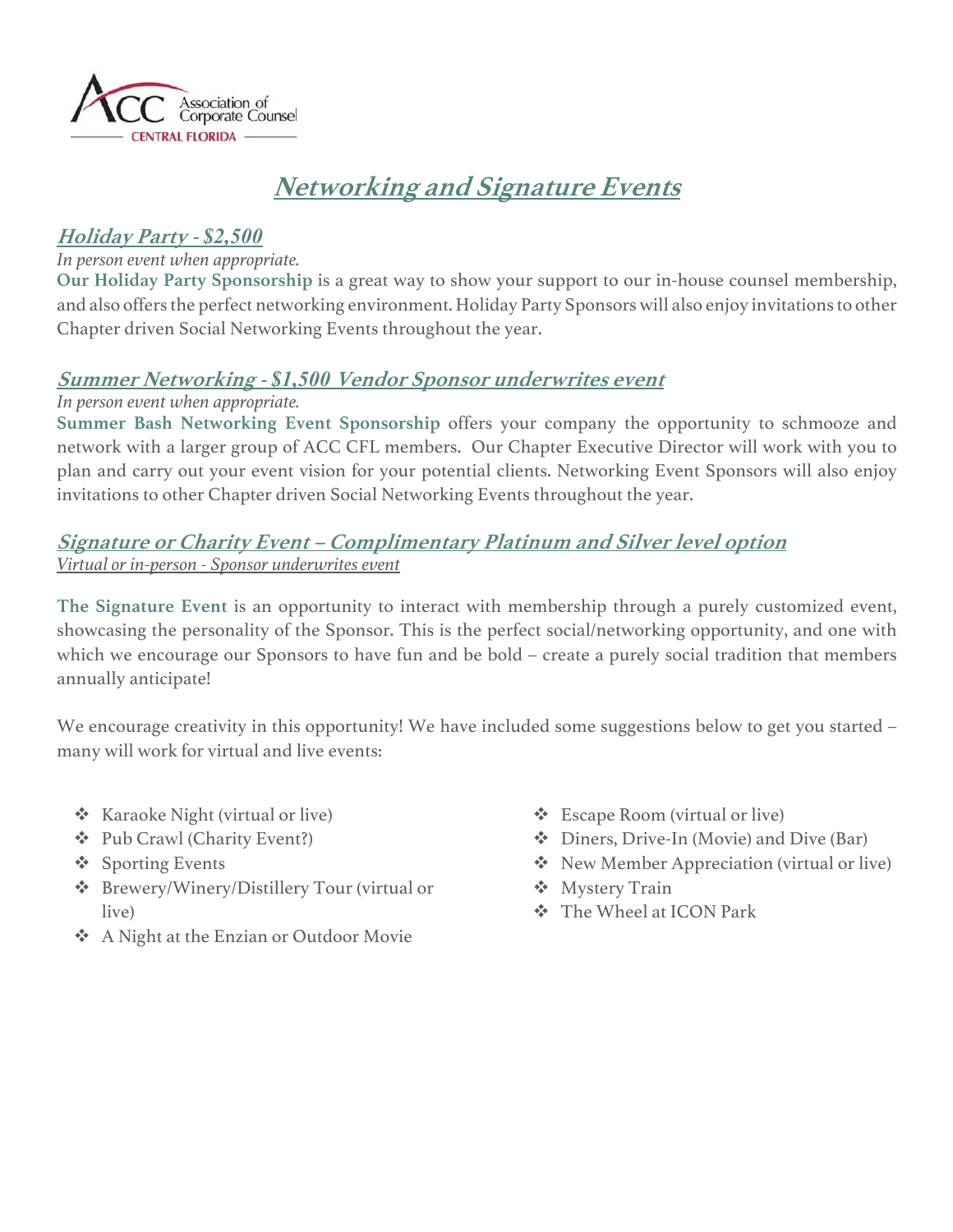

## **ACC Central Florida Chapter Preferred Sponsorship Commitment Form**

We desire to serve as preferred sponsors of the ACC Central Florida Chapter at the following sponsorship level.

 $\square$  Platinum

 $\square$  Silver

□ CLO/GC Virtual Roundtable

 $\Box$  Virtual Roundtable

 $\Box$  Signature/Charity Event (Complimentary add-on for Platinum & Silver Sponsors)

□ Holiday/Summer Networking Event

When you recognize us in your materials, please show the listing as follows:

| Authorized by:    |                    |  |
|-------------------|--------------------|--|
| Print name        | <b>Print Title</b> |  |
| Company/Firm name |                    |  |
| Address           |                    |  |
| Phone             | Fax                |  |
| E-mail Address    |                    |  |

Signature Date

Please note your preferred sponsorship level and return the sponsorship form to the Chapter Executive Director at acccfl@accglobal.com. **The Commitment Form is binding and non-revocable** once submitted and by execution you hereby agree to full compliance with the Sponsorship Guidelines, attached hereto. You will be notified within 15 days if the ACC CFL Chapter Board has accepted your application. Following confirmation of acceptance, you will be provided with an invoice for your sponsorship fee, which will be payable upon receipt. For additional questions please contact at acc-cfl@accglobal.com.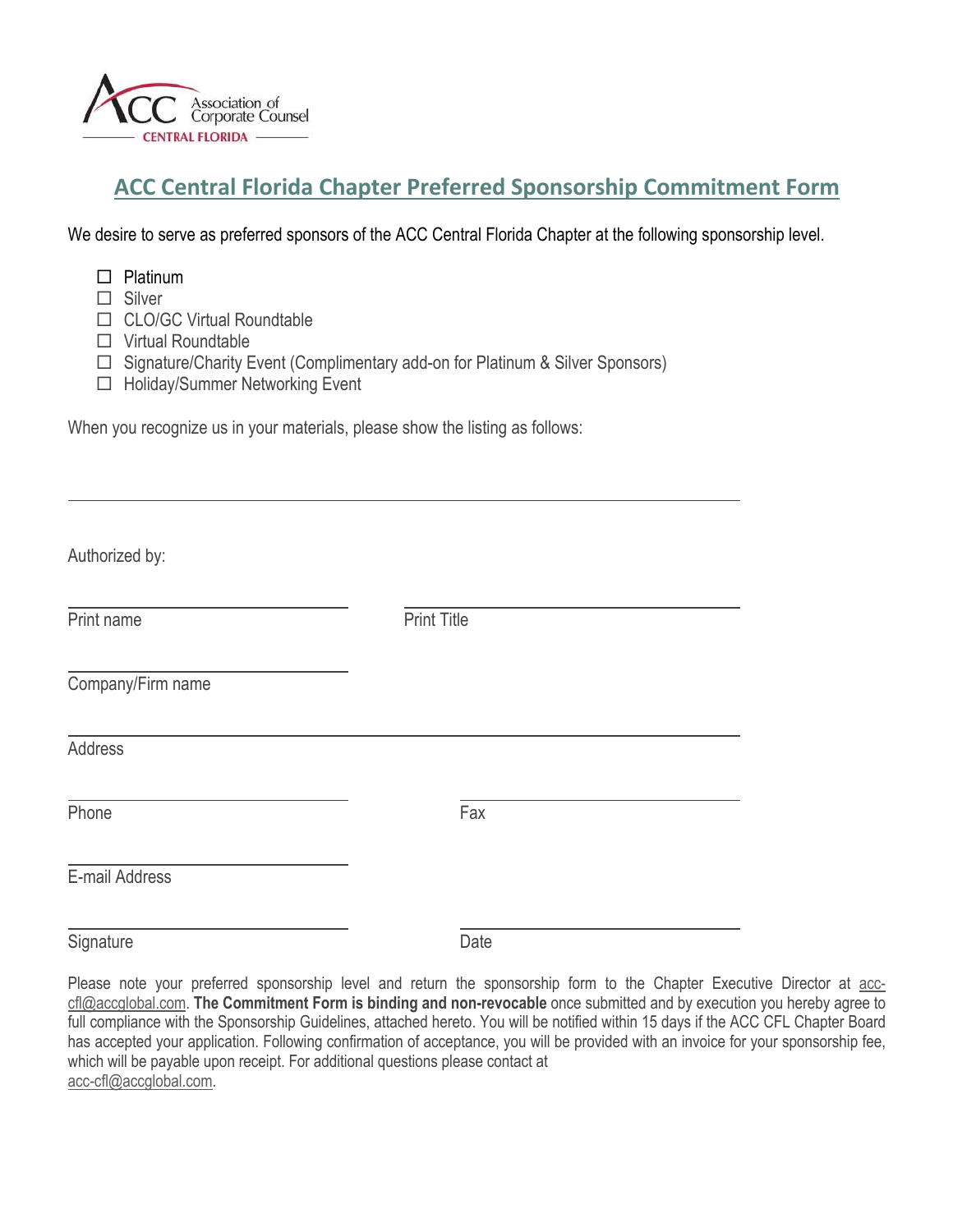## **SPONSORSHIP GUIDELINES**

#### **1) Event Scheduling**

- a. Sponsor must contact the ACC CFL Executive Director ("ACC Director") within three (3) weeks following submission of the Sponsorship Commitment Form to discuss scheduling and topic for their event.
- b. Sponsor must submit and obtain approval from the Program Committee of preferred topic no less than (6) weeks prior to a scheduled inperson CLE seminar, and (4) weeks prior to a CLE webinar.
- c. Sponsor must provide ACC Director a final copy of an electronic invitation or information needed for the ACC Director to create the electronic invitation to be sent to members no less than (5) weeks prior to a scheduled inperson event or (3) weeks prior to a webinar. The invitation must contain all relevant data including topic, date, time, location, and logos. The invitation must receive approval from the Program Committee.

#### **2) Topic Selection**

- a. All CLE Programs and social events shall be subject to approval from the Program Committee.
- b. Topic must be addressed from the perspective of in-house counsel. The program should focus on practical applications, rather than solely on theory.
- c. Presentation should contain useful, substantive, and relevant information for the meeting attendees. The speakers should give substantive handouts (printed or flash drive) related to the topic.

#### **3) Facility & Food/Drinks**

- a. Any expenses incurred by the Sponsor shall be the Sponsor's sole responsibility.
- b. Where underwriting is excluded, Sponsor shall be responsible for the procurement and logistics of all facilities, food and drinks. ACC Director must approve in advance.

#### **4) Sponsor Announcements/Invitations**

- a. All program and event communications (e.g. invitations, announcements, and advertising) must be pre-approved by the ACC Director and meet then-existing ACC Central Florida ("ACC CFL") guidelines. All such communications must abide by the guidelines provided by the ACC Director from time to time.
- b. Any communications to members shall be coordinated exclusively through the ACC Director. Sponsor shall not send or initiate any communications directly to members without consent from the member(s).
- c. Sponsor may share the program invitation with Sponsor's corporate in-house clients at the Sponsor's sole cost and expense.
- d. Sponsor has the option to prepare and issue a press release regarding the event. All content and distribution lists must be pre-approved by the ACC Director. The Sponsor may also advertise the event at the Sponsor's sole cost and expense, provided that ACC Director approves any advertisements.
- e. Early promotion of your program is key to ensuring the best possible attendance. ACC CFL does not guarantee a minimum level of attendance to any program or event.

#### **5) Event Restrictions**

- $\frac{a}{\alpha}$ . The number of representatives that can attend a Program/Event is predetermined by level of Sponsorship in the Sponsorship Package, unless otherwise coordinated with the ACC Director.
- b. Sponsor shall not market any other firm/company event unrelated to the ACC in any advertising or materials provided to ACC CFL Members.
- c. No aggressive promotion of the firm/company's services is allowed. The speaker's knowledge on the subject should sell itself. Speakers shall not market their services or organizations in connection with the presentation, except as specifically agreed to in advance with the ACC Director.